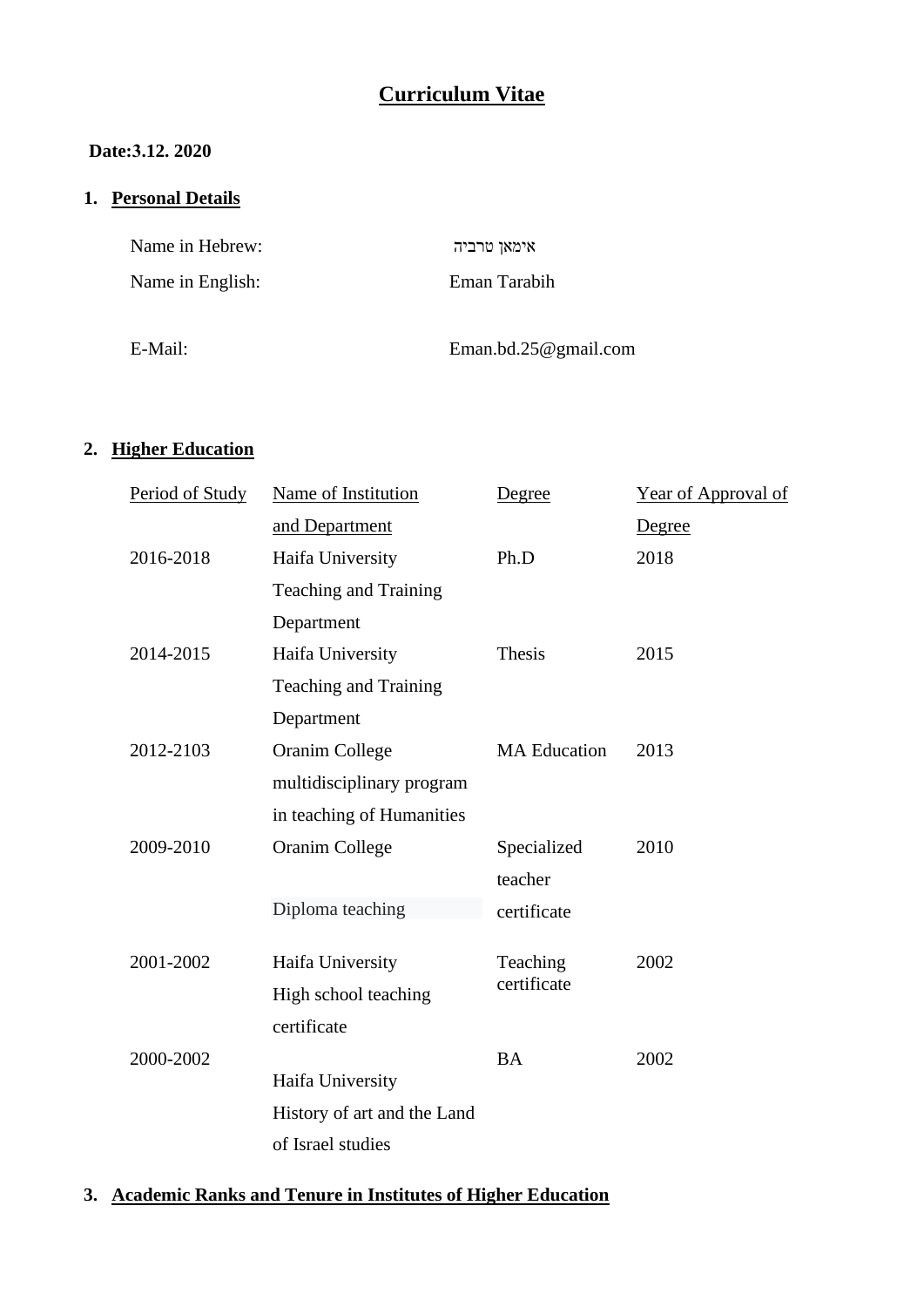|           | <b>Dates</b>                         | Name of Institution and Department<br><b>Rank/Position</b>                        |                                                                                                                    |                                                                                                  |
|-----------|--------------------------------------|-----------------------------------------------------------------------------------|--------------------------------------------------------------------------------------------------------------------|--------------------------------------------------------------------------------------------------|
|           | $2020$ - current                     |                                                                                   | Western Galilee Academic College                                                                                   | Lecturer                                                                                         |
|           | 2018-2019                            | Open University- Sakhnin                                                          |                                                                                                                    | lecturer                                                                                         |
|           | 2018-current                         | Kinneret College on the Sea of Galilee                                            |                                                                                                                    | lecturer                                                                                         |
| 4.        |                                      | <b>Active Participation in Conferences</b>                                        |                                                                                                                    |                                                                                                  |
|           | Date                                 | Name of<br>conference                                                             | Place of conference                                                                                                | Subject of lecture/discussion                                                                    |
| June 2019 | The 7 th<br>international<br>Teacher | Mofet Institute                                                                   | Social Emotional Development in<br>the Education-Emotional<br>Intelligence System                                  |                                                                                                  |
|           |                                      | Training<br>Conference<br>The Story<br>of<br>Innovation<br>in Teacher<br>Training |                                                                                                                    |                                                                                                  |
|           | <b>July 2018</b>                     | The Israeli<br>association<br>for literacy<br>and language                        | Tel Aviv University                                                                                                | The contribution of socio-emotional<br>support to Arab adolescents with<br>reading disabilities. |
|           | <b>July 2018</b>                     | $\overline{A}$                                                                    | Mofet Institute                                                                                                    | Social competence, self-image                                                                    |
|           | conference                           |                                                                                   | and the contribution of socio-emotional<br>support among Arab (middle and high<br>school) adolescents with reading |                                                                                                  |
|           | on                                   |                                                                                   |                                                                                                                    |                                                                                                  |
|           | observing                            |                                                                                   |                                                                                                                    |                                                                                                  |
|           |                                      | pedagogy:                                                                         |                                                                                                                    | disabilities                                                                                     |
|           | June 2017                            | spirit,<br>awareness<br>The Israeli                                               | Open University                                                                                                    | Social competence, sense of                                                                      |
|           |                                      | association                                                                       |                                                                                                                    | loneliness and self image among                                                                  |
|           |                                      | for literacy                                                                      |                                                                                                                    | reading disabled adolescents                                                                     |
|           | and language                         |                                                                                   |                                                                                                                    |                                                                                                  |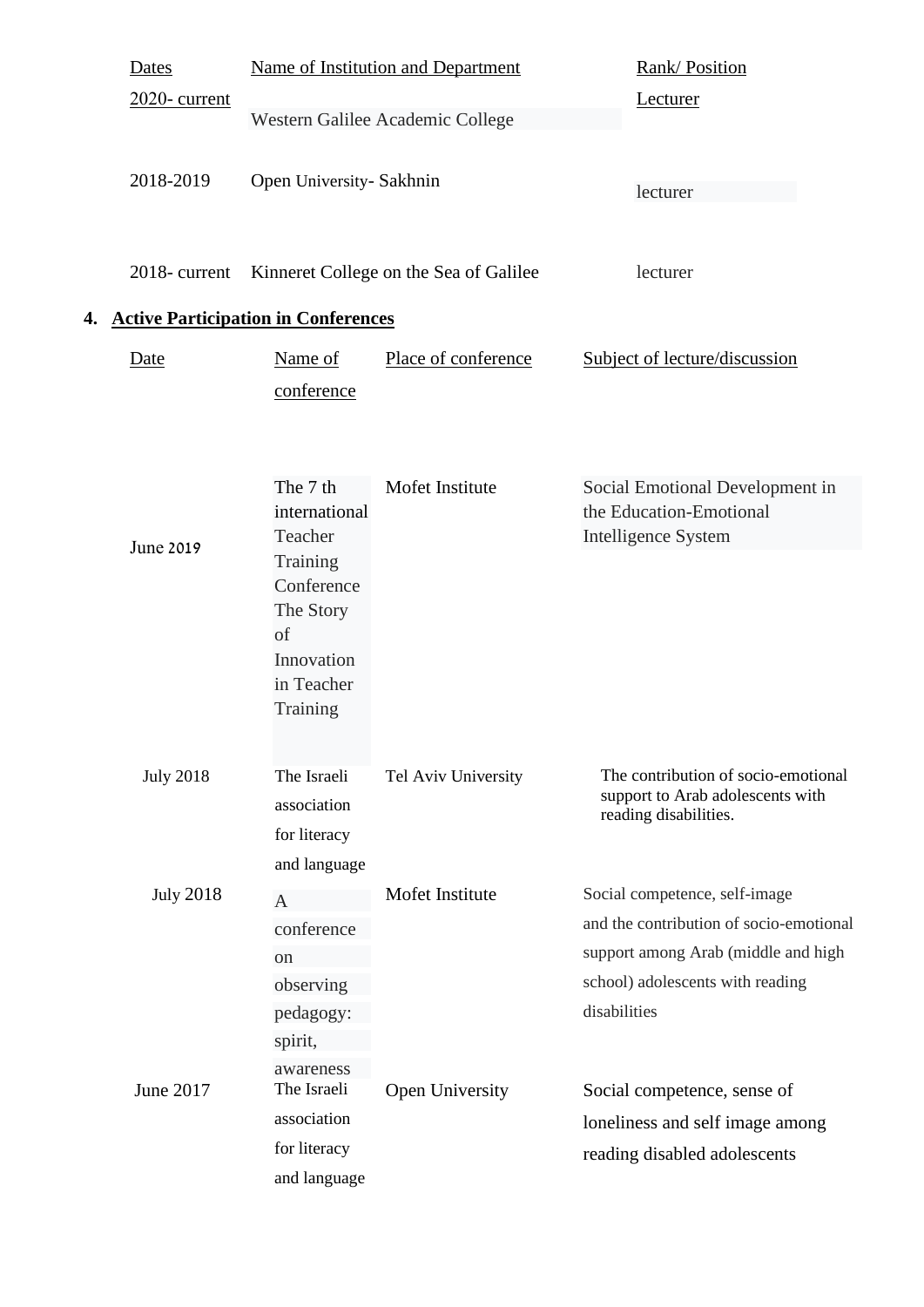| Date             | Name of                                                                            | Place of conference   | Subject of lecture/discussion                                                                    |
|------------------|------------------------------------------------------------------------------------|-----------------------|--------------------------------------------------------------------------------------------------|
|                  | conference                                                                         |                       |                                                                                                  |
| June 2019        | The 7 th<br>international<br>Teacher                                               | Mofet Institute       | Social Emotional Development in<br>the Education-Emotional<br><b>Intelligence System</b>         |
|                  | Training<br>Conference<br>The Story<br>of<br>Innovation<br>in Teacher<br>Training  |                       |                                                                                                  |
| <b>July 2017</b> | ISF memory<br>and language<br>conference,<br>research<br>workshop of<br>the Israel | Bar - Ilan University | Social competence, loneliness and<br>self image among Arab teenagers<br>with reading disability. |
|                  | Science                                                                            |                       |                                                                                                  |

## **5. Scholarships, Awards, and Prizes**

| Year | Scholarship/Award/Prize                                                                                                                          |
|------|--------------------------------------------------------------------------------------------------------------------------------------------------|
| 2013 | Received a regional education award for a significant contribution and<br>educational activity, as leader of the Science and Geography team, for |
|      | pedagogical achievement at the school                                                                                                            |